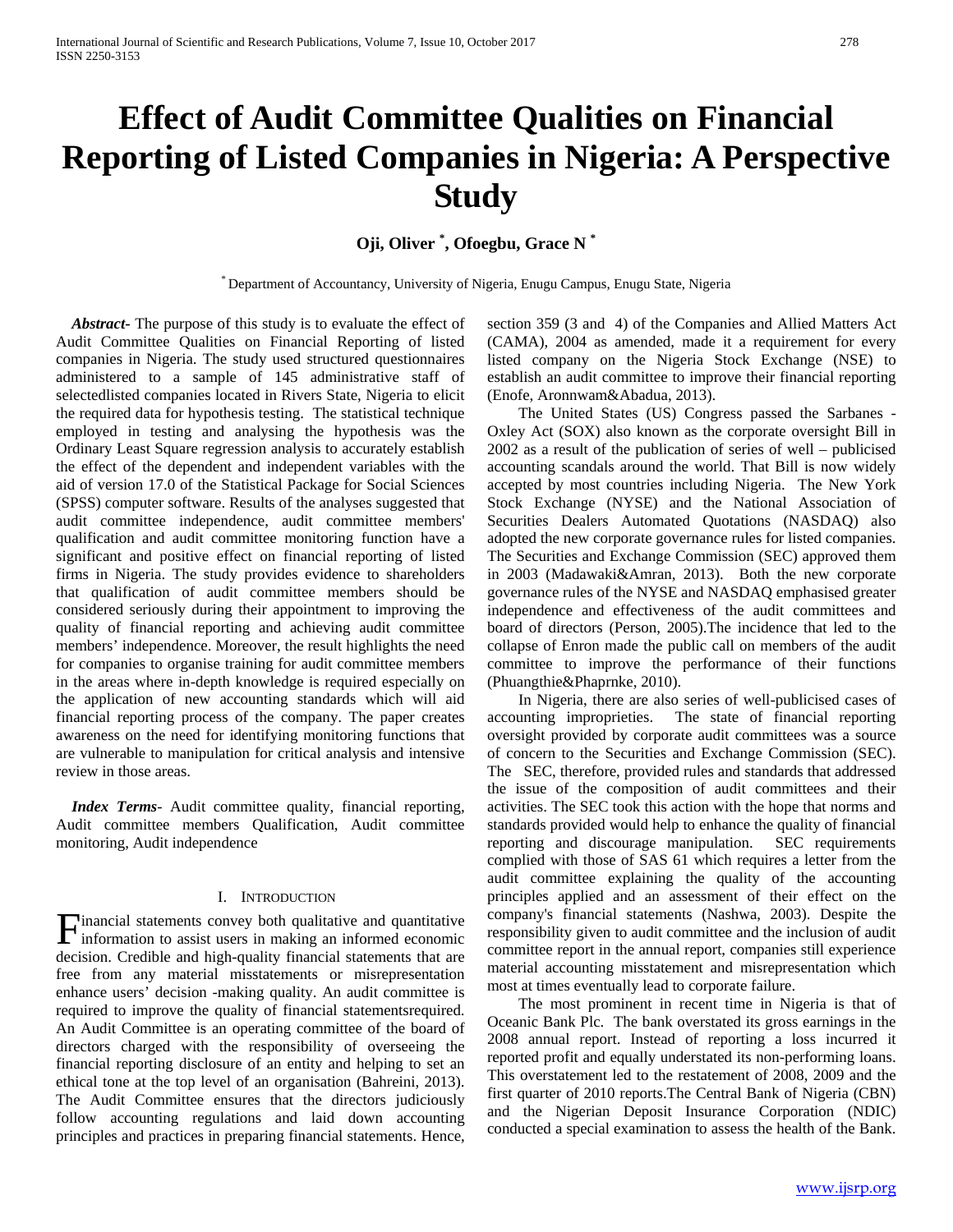The action was taken to protect depositors' funds as part of its policy of safeguarding against the collapse of money (depletion of funds deposited) in Centre Banks. On August 14, 2009, the Central Bank selected a new management team which did not involve the Bank's executive management. The most pressing task for the new management was to address the reporting, governance and control deficiencies that endangered to submerge the Bank.They found out that there were internal control weaknesses, governance weakness and risk management lapses. According to Adewale (2010), the review of 2008 results was extensively, and that necessitated the restatement of the 2008 accounts. The restatement aimed at giving an accurate and fair view of the Bank's position as at 31st December 2008. The thoroughness of the reviews gives people the confidence that the audited restated accounts sufficiently addressed the misrepresentations report of 2008. The restatement revealed that after-tax profit previously reported asN 9.6bn resulted into a loss of N 234.6bn; Non Performing Loans previously reported as N54.5bn was reinstated as N 443.3bn (Adewale, 2010). This evidence shows that audit committee of the bank did not carry out its responsibilities.

 Therefore, this paper examines the effect of audit committee qualities on financial reporting in Nigeria: employees' perception. The proxies for audit committee qualities are audit committee independence, audit committee members' qualification, and audit committee monitoring function.

 Studies have been carried out by several authors on the audit committee. Most of these researchers based their study on the effect of audit committee report and audit committee size, composition, expertise and audit committee meeting on financial reporting quality(Okoye & Cletus, 2010; Owolabi&Ogbechia, 2010, Madawaki&Amran, 2013). However, there is limited evidence on the effect of audit committee monitoring function on financial reporting via employees' perception in Nigeria. This study is carried out to close the identified knowledge and make some contributions to knowledge.

# II. LITERATURE REVIEW AND DEVELOPMENT OF **HYPOTHESES**

# 2.1. Literature Review

2.1.1. Audit Committee and Financial Reporting

According to the SOX Act 2002, an Audit Committee refers to:

 "A committee (or equivalent body) established by and/or amongst the board of directors of an issuer for the purpose of overseeing the accounting and financial reporting processes of the issuer and audits of the financial statements of the issuer; and if no such committee exists with respect to an issuer, the entire board of directors of the issuer"

(Sarbanes-Oxley Act of 2002).

 The original concept of Audit Committees was as a means of ensuring the independence and effectiveness of the external auditor (Nnadi, 1999). As a result of corporate governance problems, their responsibilities have expanded to include working with the internal auditors and management to ensure proper conduct of corporate affairs, enhance corporate accountability and strengthen the financial reporting processes and practices of an entity (Ayinde, 2002). Hence the Audit Committee boosts an investor confidence in the operations of an entity with governance practice (PricewaterhouseCoopers, 1997). Audit Committee members are expected to have knowledge and experience of business risk, oversight performance, financial situations and accounting policies that will help in monitoring the activities of an entity (Enofe, Aronnwam&Abadua, 2013). Therefore, Audit Committees are valuable and rare resources of any entity and entities with higher resources and capabilities in the Audit Committee tend to gain reputation in the long run.Indeed, the existence of an Audit Committee in a body would provide a critical oversight of the entity's financial reporting and auditing processes (Walker, 2004).

 Financial reporting is the provision of financial information about an entity to external users that is valuable to them in making economic decisions and for assessing the effectiveness of the entity's management. Disclosure and transparency in the financial statements are vital factors of high-quality reporting ((Enofe, Aronnwam&Abadua, 2013).Financial statements are the result of accounting transactions or economic dealings aimed at providing qualitative and quantitative financial information to appraise and forecast the performance of the entity to permit informed judgment and decision making (Ilaboya, 2005).The process of ensuring reliable financial reporting is one of the essential functions of the Audit Committee (Rezaee& Farmer, 1994). While the Audit Committee is not involved in the daily operations of an entity, there is pressure from the oversight position for the Audit Committee to get more involved in ensuring the integrity of the financial reporting process. Efficient Audit Committee processes for overseeing financial reporting are studied by Turley & Zaman (2007); Cohen, Krishnamoorthy& Wright (2007); Gendron, Bedard& Gosselin (2004); Smith (2003); Spira (2002). These studies, in general, have justified the expectation from the Audit Committees for review of all financial statements for approval by the Board of Directors before public circulation to ensure their objectiveness, accuracy, and timeliness. Other expectations include a consideration of all existing accounting policies, and their effect on the financial statements, any changes in accounting policies including the likely impact of any contemplated changes, appraisal of the major management estimates, and evaluate the adequacy of financial statement disclosures.

# 2.1.2. Audit Committee in the Nigerian Environment

 In Nigerian, SEC, under the provisions of the Companies and Allied Matters Act (CAMA 2004: Section 359, subsection 3 and 4), requires all listed companies on the Nigerian Stock Exchange (NSE) to establish audit committees (Madawaki and Amran, 2013). The full acceptance of Audit Committees suggests their importance as part of entity accountability and transparency, where Audit Committees are expected to serve as the watchdog of stakeholders interest (Blue Ribbon Committee, 1999). The audit committee is made up of an equal number of directors and shareholders. This composition enhances its efficiency in checking the powers of the executive directors, with particular reference to the accounting and financial reporting functions (Enofe, Aronnwan and Abadua, 2013). It also enhances their reporting function and independence as it allows them to report to the executive Directors (Atu, Atu, Atu&Abusomwan, 2017).

2.1.3. Theoretical Framework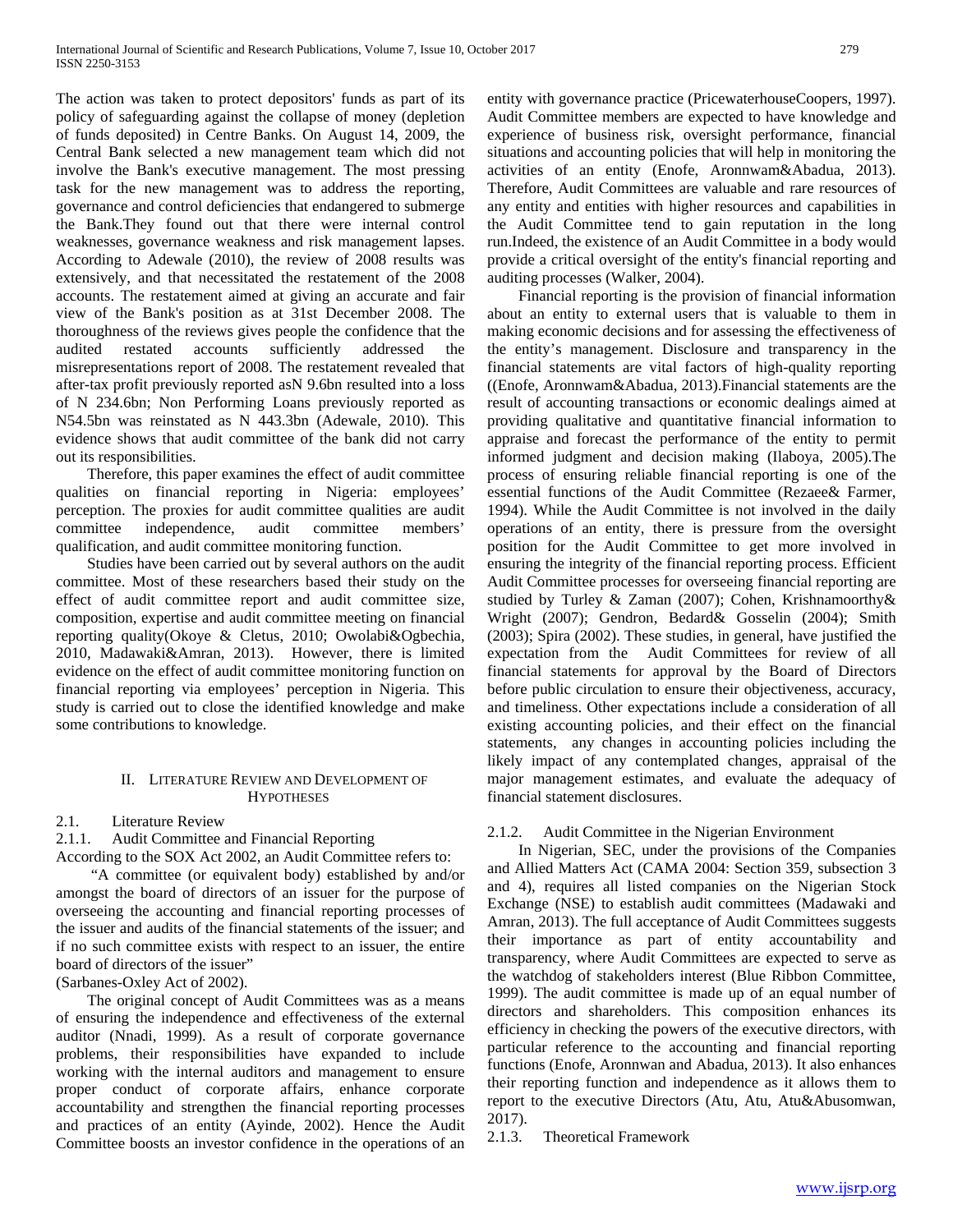Audit Committee acts not only as a link between board and management but also tosafeguardthe interest of stakeholders. Some of the financial theories cover the concern for Audit Committee effectiveness in exercising these functions. The most directly related are these two popular theories, agency theory and stakeholders' theory. Effective Audit Committees contribute more in these two theories,

# 2.1.3a. Agency Theory

 Agency relationship emerged as a result of business expansion and complexities, and the separation of ownership and management. It is a contractual process whereby owners delegate some of their duties, responsibilities andauthoritiesto a team consisting of expert members(s) and expect them to display their expertise in the best interest of entity's operational success and achievement of its objectives.

 Hence, conflict of interests between owners and management emerges and grows. However, for accountability purpose, management decisions and actions need to be monitored. Close monitoring will be achievable when owners can actively partake in this control process. On the other hand, because of high-cost involvement and in some cases due to lack of expertise and knowledge, they cannot be actively involved in this process. Nevertheless, the board has to set monitoring apparatus because of their oversight responsibilities dedicated to shareholders (Johnson, Daily &Ellstrand, 1996). Dezoort, Hermanson, Archambeault& Reed (2002) posited that the board has to assume the oversight task of monitoring managers, approving entity's strategies and evaluating control structure to deal with the problem emanating from agency relationship. The board usually hires experts and knowledgeable group of individuals to oversee management activities on its behalf. Audit Committee is such a subcommittee under corporate governance framework to which the board delegates some of its oversight functions and responsibilities. Chen, Duh & Shiue (2008) carried out a study on non-US companies trading shares in US market and argued that an effective Audit Committee can resolve or reduce agency problems of foreign entities no matter the corporate governance model adopted in the entity's home country. Dey (2008) found out that the level and intensity of agency problem is less in those entities where Audit Committees are more efficient and effective. Watts & Zimmerman (1996) explained managerial incentives for voluntary financial disclosure. Sound financial reporting practices ensure more administrative disclosure of financial information. As a result, the system of financial reporting has a role in resolving agency problem. As managers usually do not have regular interaction with shareholders, a distrust might exist due to distance and communication gap. Therefore, Audit committee can act as a bridge in such gaps. Chen, Duh & Shiue (2008) accurately and vividly mentioned that Audit Committee could help to maintain contact between management and shareholders.

# 2.1.3b. Stakeholders' Theory

 A stakeholder is any individual or group who can affect or is affected by the achievement of the organisation's objectives (Mohiuddin&Karbbari, 2010). Thus, stakeholders include shareholders, employees, suppliers, customers, creditors, communities in the vicinity of the entity's operations and the general public (including government). Most extreme proponents of this theory suggest that stakeholders include environment and future generations. Stakeholders' theory represents that the entity is a separate organisational entity and it is connected to different parties in achieving a broad range of purposes (Donaldson & Preston, 1995). The theory highlights interests of diverse groups and argues on the likelihood of favouring one group's interest over that of the other (Jones & Wicks, 1999). Donaldson & Preston (1995) pointed out that managers are responsible for deploying their wise decisions and best efforts in obtaining benefits for all stakeholders. The board cannot overlook its responsibilities in protecting stakeholders' interest (Wang & Dudley, 1992). Hillman, Keim&Luce (2001) found that conclusion of interested parties in the board merely improves their relation and performance. An active audit committee ensures better corporate governance practice in a firm that ultimately leads to the overall welfare of stakeholders. The definition of active audit committee given by Dezoort, Hermanson&Archambeault (2002) emphasised the stakeholders' interest. They argued that the ultimate goal of the audit committee is to protect stakeholders' interest and welfare.

 Therefore, from the two theories considered above, stakeholders' approach recognises the benefit of the stakeholders as a whole as opposed to agency theory which considers only the interest of the shareholders. An active audit committee ensures better corporate governance practices in companies through financial reporting to protect the overall interest of stakeholders. The research anchored this work the stakeholders' theory.

# 2.2 Development of Hypotheses<br>2.2.1. Audit Committee Qualification

# Audit Committee Qualification

 CAMA 2004 did not state the qualifications required of an audit committee member. This flaw in the law has led to less confidence in the committee report based on the fact that some of the members may have little or no idea about the company's financial statement or company's accounting policy. But with the nature of the responsibilities the Audit Committee is charged with, it is evident that the members of the committee would have to possess the apt qualifications to be able to function effectively. A high level of financial literacy is essential for an Audit Committee to supervise a company's financial control and to report adequately. This service requires the Audit Committee to have accounting knowledge to be able to understand the financial report and ensure compliance with regulatory requirements. The need to comprehend, in general, the financial and non-financial contents of corporate reports is greater bearing in mind that listed companies are operating as conglomerates with some having complex group structures and consequently, presenting technically sophisticated financial reporting contents. Financial literacy abridged fraud in corporate financial reporting (Song &Windram, 2000). Kenneth (2012) was also of the same view with Song &Windramby arguing that for the proper discharge of responsibilities, all members of the committee should be financially knowledgeable and they should also have an understanding of the industry to which the company belongs. At least one member should have financial proficiency and professional qualification of the recognised professional accounting bodies. When the Audit Committee carries out their tasks correctly, the result is a credible financial statement which is the basis for good corporate governance and corporate failures will be avoided. The passing of the Sarbanes-Oxley Act (2002) in the US which requires each public listed company to reveal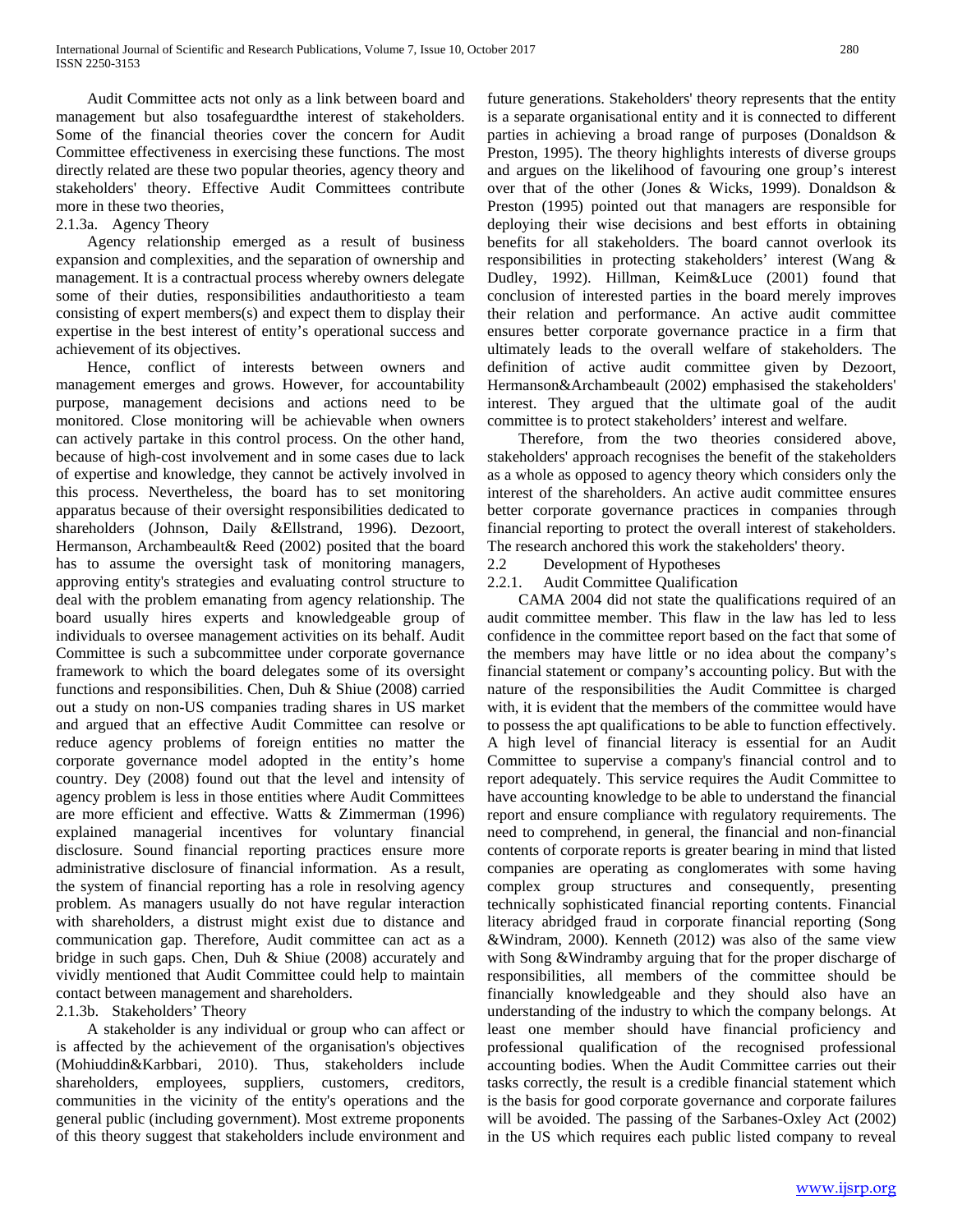whether or not it has a financial expert on the Audit Committee formal acknowledges this requirement.

 H1. Audit committee members' qualification does not have a significant effect on financial reporting of entities.<br>2.2.2. Audit Committee Independence

Audit Committee Independence

 An indispensable attribute of an effective audit committee is independence from management. By providing an independent source of counsel to the board, Audit Committees play a key character in an organisation's governance configuration. It is a most important practice for the preponderance of its members to be independent of the entity to ensure the Audit Committee's independence. An independent audit committee member is a person who is not employed by or providing any services to, the organisation beyond his or her duties as a committee member.

Independence of Audit Committee helps to ensure that management is transparent and will be held answerable to stakeholders (Treadway Commission, 1987; Cadbury Commission, 1987; Cadbury Committee, 1992; Blue Ribbon Committee, 1999). The expectation is that independent Audit Committee members will be more objective and less likely to ignore possible deficiencies in the misappropriation and manipulation of financial reporting. Abbott, Parker & Peters, (2004) found evidence to sustain this interpretation within the perspective of financial reporting misstatements. After the passage of SOX in 2002, Audit Committees in the USA must consist exclusively of independent members to pre-approve audit and non-audit services and to set procedures for treatment ofcomplaints connected to accounting and auditing issues. Beasley, Carcello, Hermanson, & Neal (2000) found that Audit Committee independence is considerably related to financial reporting quality since financial statements fraud is more likely to occur in entities with less Audit Committee independence.

The unique attribute of an Audit Committee is its independence. An Audit Committee is independent of the activities of management and this independence assists in ensuring that an Audit Committee acts in an objective, neutral manner free from any conflict of interest or inherent bias or undue external pressure. Where Audit Committee members are managers of the entity who are appointed by, and accountable to, the Chief Executive, the committee cannot be said to be entirely independent of management. The paper, therefore, states that,

H2. Audit committee independence does not have a significant effect on financial reporting of entities.

2.2.3. Audit Committee Monitoring Function

 The most efficient audit Committees are not only critically aware of their responsibilities but also completely understand and clinch to them, and recognise what is essential to fulfilling them effectively. The work of Audit Committee has been evolving in response to changes in the business milieu and first practices. The monitoring function of the Audit Committee ensures that there is active and collaborative involvement of all its principal champions. They include board of directors, independent external auditors, internal auditors and management and ensuring that this alliance occurs economically, effectively and efficiently which is essential to the success of an Audit Committee (KPMG, 2014).

 The Audit Committee is in charge of supervision and monitoring the financial reporting process, including the risks and controls in that process. Internal controls, nonetheless, encompasses not only financial but also compliance with laws, regulations and operational controls. The Audit Committee should monitor the reliability of the financial statements and any other formal reports relating to the company's financial performance before its publication. As part of this appraisal, the Audit Committee ought to ensure that its members are made conscious of accounting policy and disclosure issues and that this information is communicated to them time enough to facilitate suitable action to be taken as desirable. The Audit Committee should inquire of management and auditors concerning recommended audit adjustments and disclosure changes, those made by the administration and not by management; the accounting principles and the significant accounting policies adopted by the management; unusual dealings; and accounting provisions and estimates incorporated in the financial statements. An accurate understanding of all these factors is integral to meet its monitoring functions/responsibilities (KPMG, 2014). Hence H3. Audit committee monitoring service does not have a significant effect on financial reporting of entities.

# III. METHODOLOGY

 The study adopted survey design and collection of primary data was through the administration of 5-point Likert scale questionnaire. The study judgmentally chose 5 out of the 167 companies listed in the Nigerian Stock Exchange and also concentrated in Rivers State, Nigeria. The population of this study is the first set of listed companies established in Rivers State. The researchers chose these companies because of their geographical locations which make them readily available since they are situated at the hub of the city.The study also considered convenience as the researchers were able to distribute and collect questionnaire without much delay from respondents. These companies have a total population 233 administrative staff as follows: First Bank Plc (80), Total Nigeria Plc (69), John Holt Plc (24), First Aluminum Plc (12) and Flour Mills Nigeria Plc (48) in Rivers State. The sample size of this study was 145 (see appendix) staff. The study used Krejcie and Morgan (1970) formula for sample size determination to derive the figure (see appendix). The allocation of the total sample size to the individual companies under survey was done by dividing the population of business by the total population multiplied by the total sample size.

 To test for the relevance of the hypotheses regarding the effect of audit committee qualities on financial reporting, the researchers adapted the Regression Model. Hence, the studyresearch involves an empirical analysis of the dependent and independent variables. Further insight on the relevance of each of the variables is presented as follows; the dependent variable for this study is financial reporting, while the independent variables are the independence of audit committee, qualification of audit committee members and monitoring function of the audit committee. Therefore, ordinary least squares regression analysis was the test statistic used to verify the hypotheses.

 $FR = f(ACI, ACQ, ACM)$ 

Where,  $FR = Financial Reporting$ 

 ACI = Audit Committee Independence ACQ = Audit Committee Members' Qualification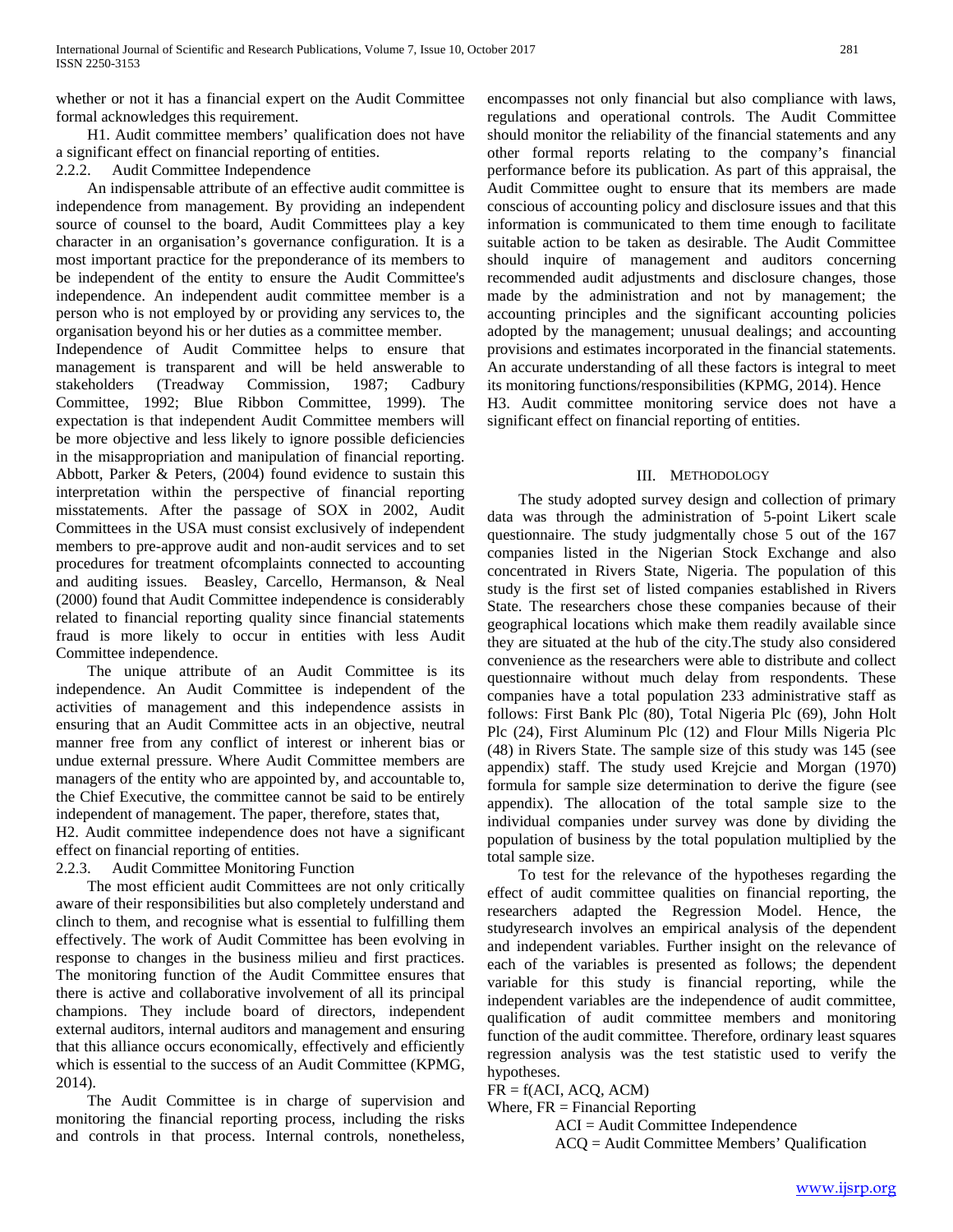International Journal of Scientific and Research Publications, Volume 7, Issue 10, October 2017 282 ISSN 2250-3153

 ACM = Audit Committee Monitoring Function Hence, FR is the dependent variable, while ACI, ACQ and ACM are the independent variables.

IV. RESULTS AND DISCUSSIONS

H1: Audit Committee independence does not have a significant effect on financial reporting.

|                        | Mean   | <b>Std. Deviation</b> | N   |
|------------------------|--------|-----------------------|-----|
| Financial reporting    | 2.2500 | 1.01889               | 258 |
|                        |        |                       |     |
| <b>Audit Committee</b> |        |                       |     |
| Independence           | 7500   | 1.09892               | 258 |

#### **Table 4.1.1 Descriptive Statistics**

| <b>Table 4.1.2</b> | <b>Correlations</b> |
|--------------------|---------------------|
|--------------------|---------------------|

|                                         |                              | Financial | <b>Audit Committee</b> |
|-----------------------------------------|------------------------------|-----------|------------------------|
|                                         |                              | reporting | Independence           |
| Pearson Correlation Financial reporting |                              | 1.000     | .844                   |
|                                         | Audit Committee Independence | .844      | 1.000                  |
| $Sig. (1-tailed)$                       | Financial reporting          |           | .000                   |
|                                         | Audit Committee Independence | .000      |                        |
| N                                       | Financial reporting          | 258       | 258                    |
|                                         | Audit Committee Independence | 258       | 258                    |

# **Table 4.1.3 Model Summary<sup>b</sup>**

| Model | R                   | R Square | <b>Adjusted R</b><br>Square | Std. Error of the<br>Estimate | Durbin-Watson |
|-------|---------------------|----------|-----------------------------|-------------------------------|---------------|
|       | $.844$ <sup>a</sup> | 710<br>∸ | .707                        | .55130                        | .309          |

a. Predictors: (Constant), Audit Committee Independence

b. Dependent Variable: Financial Reporting

**Table 4.1.4 AVOVA<sup>b</sup>**

| Model        | Sum of Squares | Df  | Mean Square | $\mathbf F$ | Sig.              |
|--------------|----------------|-----|-------------|-------------|-------------------|
| 1 Regression | 43.622         | T   | 43.622      | 143.525     | .000 <sup>a</sup> |
| Residual     | 17.628         | 256 | .304        |             |                   |
| Total        | 61.250         | 257 |             |             |                   |

a. Predictors: (Constant), Audit Committee Independence

b. Dependent Variable: Financial Reporting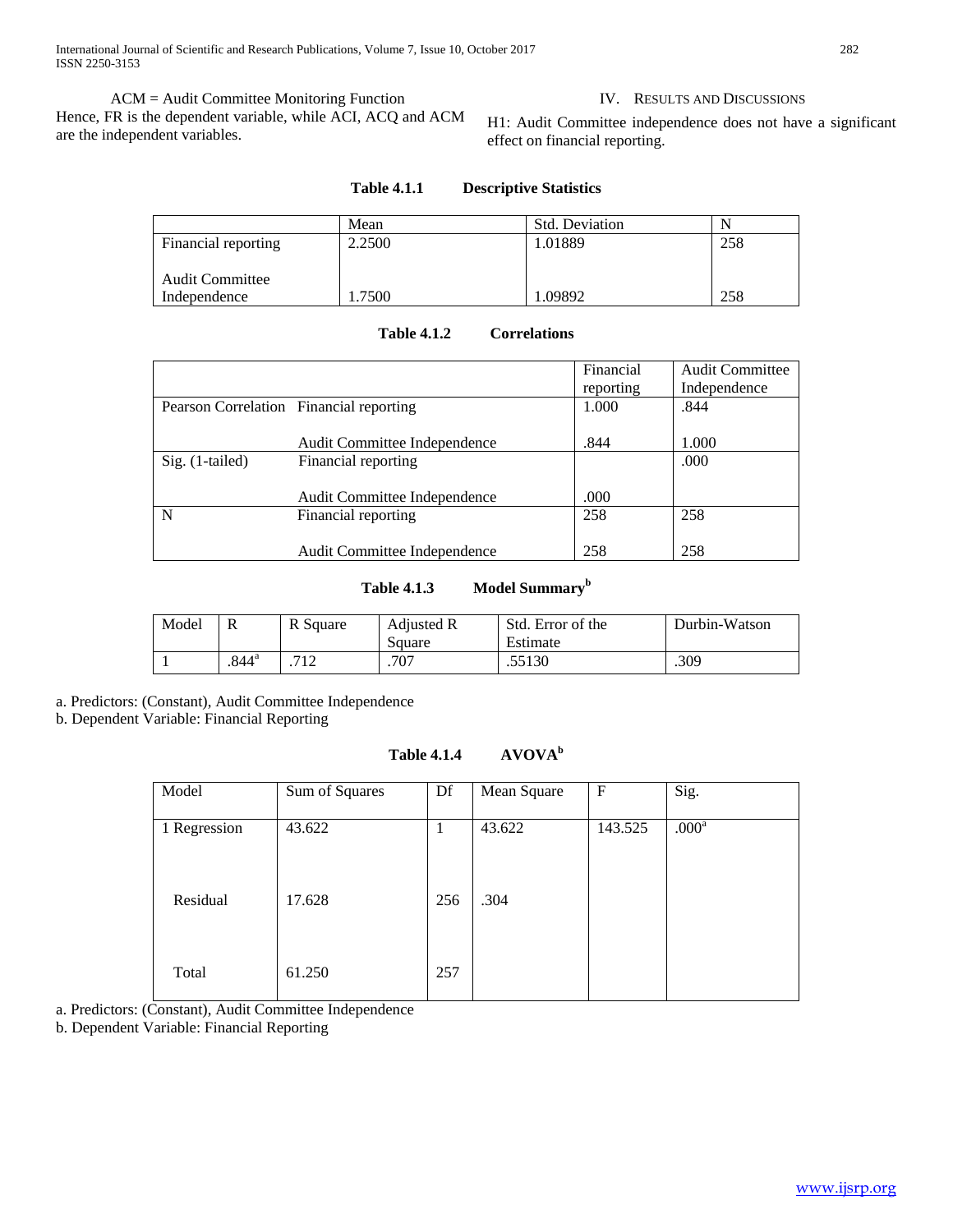| Model                  | Unstandardized<br>Coefficients |                  | Stabdardized<br>Coefficients | T      | Sig. |
|------------------------|--------------------------------|------------------|------------------------------|--------|------|
|                        | B                              | <b>Std Error</b> | Beta                         |        |      |
|                        |                                |                  |                              |        |      |
| 1 (Constant)           | .881                           | .135             |                              | 6.500  | .000 |
|                        |                                |                  |                              |        |      |
| <b>Audit Committee</b> |                                |                  |                              |        |      |
| Independence           |                                |                  |                              |        |      |
|                        |                                |                  |                              |        |      |
|                        | .782                           | .065             | .884                         | 11.980 | .000 |

# **Table 4.1.5 Coefficients<sup>a</sup>**

# a. Dependent Variable: Financial Reporting **Source: Researchers computations**

 The regression sum of squares (43.622) is greater than the residual sum of squares (17.628), which indicates that the model explained more of the variation in the dependent variable. The significance value of the F statistics (0.000) is less than 0.05, which means that the explained variation by the model is not due to chance.The correlation coefficient R, which has a value of 0.844, indicates that there is a significant effect of audit committee independence on financial reporting. R square, the coefficient of determination, shows that the model explained 71.2% of the variation in financial reporting.With the linear regression model, the error of estimate is low, with a value of about 0.55130. The Durbin Watson statistics of 0.309, which is not more than 2, indicates there is no autocorrelation.Audit committee independence coefficient of 0.844 indicates a significant effect of audit committee independence on financial reporting, which is statistically significant (with  $t = 6.500$ ). Therefore, the study rejected the null hypothesis and accepted the alternative hypothesis. Thus audit committee independence has a significant effect on financial reporting.

H2: Audit Committee member qualification does not significantly affect financial reporting

| <b>Table 4.2.1</b> | <b>Descriptive Statistics</b> |  |
|--------------------|-------------------------------|--|
|                    |                               |  |

|                               | Mean   | <b>Std. Deviation</b> | N   |
|-------------------------------|--------|-----------------------|-----|
| Financial reporting           | 1.8500 | 1.05485               | 258 |
|                               |        |                       |     |
| <b>Audit Committee Member</b> |        |                       |     |
| <i><b>Oualification</b></i>   | 2.5333 | 1.41980               | 258 |

|                                         |                               | Financial | <b>Audit Committee</b> |
|-----------------------------------------|-------------------------------|-----------|------------------------|
|                                         |                               | reporting | Independence           |
| Pearson Correlation Financial reporting |                               | 1.000     | .869                   |
|                                         |                               |           |                        |
|                                         | <b>Audit Committee Member</b> |           |                        |
|                                         | <i><b>Oualification</b></i>   | .869      | 1.000                  |
| $Sig. (1-tailed)$                       | Financial reporting           |           | .000                   |
|                                         |                               |           |                        |
|                                         | <b>Audit Committee Member</b> |           |                        |
|                                         | <i><b>Oualification</b></i>   | .000      |                        |
| N                                       | Financial reporting           | 258       | 258                    |
|                                         |                               |           |                        |
|                                         | <b>Audit Committee Member</b> |           |                        |
|                                         | <b>Oualification</b>          | 258       | 258                    |

**Table 4.2.2 Correlations**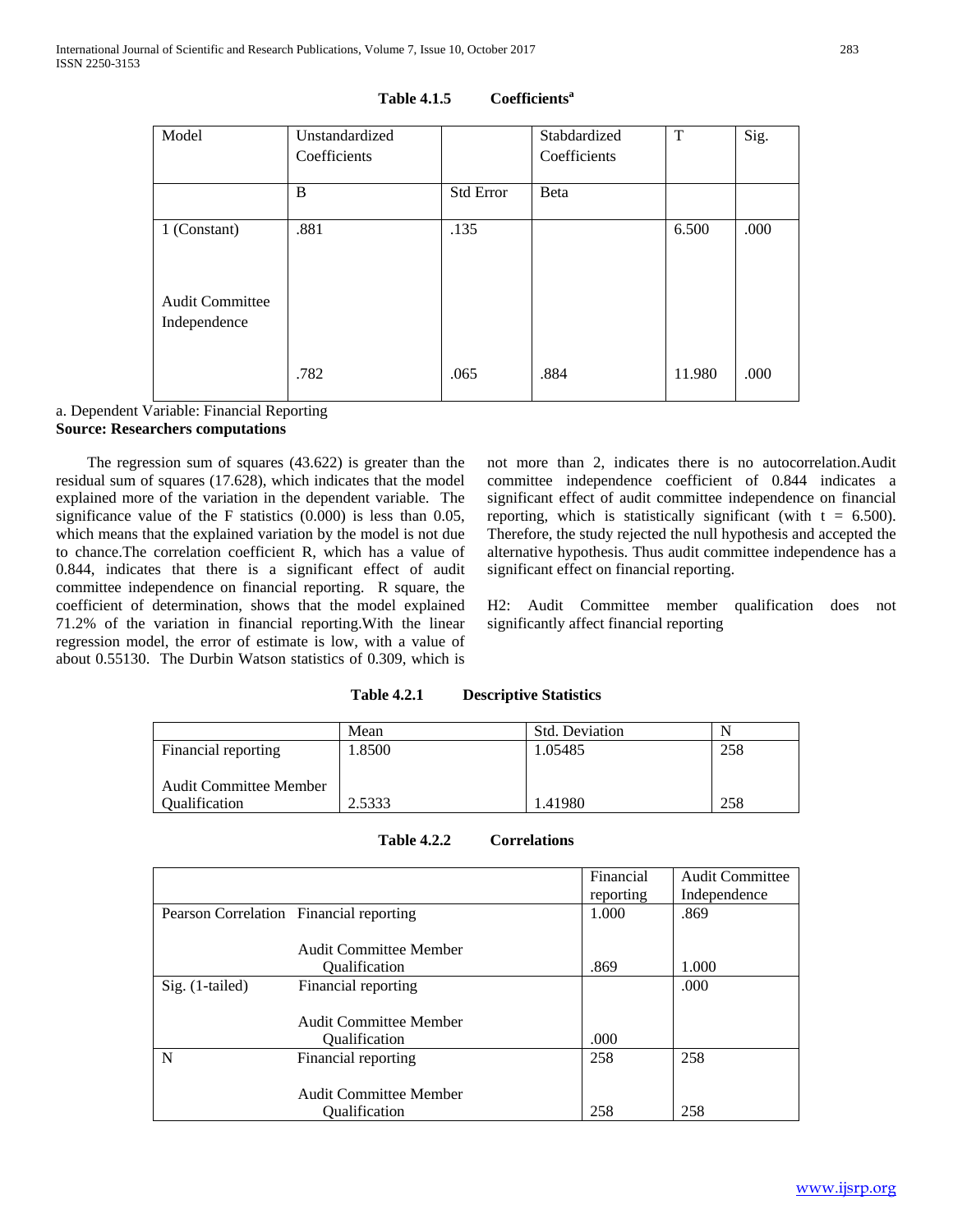# **Table 4.2.3 Model Summary<sup>b</sup>**

| Model | ĸ                   | R Square | <b>Adjusted R</b><br>Square | Std. Error of the<br>Estimate | Durbin-Watson |
|-------|---------------------|----------|-----------------------------|-------------------------------|---------------|
|       | $.869$ <sup>a</sup> | 755<br>. | ワミ<br>. 1                   | .52616                        | 272<br>ل ایک  |

a. Predictors: (Constant), Audit Committee Member Qualification

b. Dependent Variable: Financial Reporting

# **Table 4.2.4 AVOVA<sup>b</sup>**

| Model        | Sum of Squares | Df  | Mean Square | $\mathbf F$ | Sig.              |
|--------------|----------------|-----|-------------|-------------|-------------------|
| 1 Regression | 49.593         | 1   | 49.593      | 179.134     | .000 <sup>a</sup> |
| Residual     | 16.057         | 256 | .277        |             |                   |
| Total        | 65.650         | 257 |             |             |                   |

a. Predictors: (Constant), Audit Committee Member Qualification

b. Dependent Variable: Financial Reporting

| Model                                                  | Unstandardized<br>Coefficients |           | Stabdardized<br>Coefficients | T      | Sig. |
|--------------------------------------------------------|--------------------------------|-----------|------------------------------|--------|------|
|                                                        | B                              | Std Error | Beta                         |        |      |
| 1 (Constant)<br><b>Audit Committee</b><br>Independence | .214                           | .140      |                              | 31.531 | .031 |
|                                                        | .646                           | .048      | .869                         | 13.384 | .000 |

#### **Table 4.2.5 Coefficients<sup>a</sup>**

a. Dependent Variable: Financial Reporting **Source: Researchers computations**

 The regression sum of squares (49.593) is greater than the residual sum of squares (16.057), which indicates that the model explained the model explains more of the variation in the dependent variable. The significant value of the F statistic (0.000) is less than 0.05, which means that the model explanation of the change is not due to chance.R, the correlation coefficient which has a value of 0.869, indicates that there is a significant effect of Audit Committee member qualification on financial reporting. R square, the coefficient of determination, shows that 75.5% of the variation in financial reporting is explained by the model.With the linear regression model, the error of estimate is low, with a value of about 0.52616. The Durbin Watson statistics of 0.273, which is not more than 2, indicates there is no autocorrelation.The Audit Committee member qualification coefficient of 0.869 indicates a significant effect of Audit Committee member qualification on financial reporting, which is statistically significant (with  $t = 31.531$ ). Therefore, the null hypothesis should be rejected and the alternative hypothesis accordingly accepted. Thus Audit Committee member qualification significantly affects financial reporting.

H3: Monitoring function of Audit Committee does not significantly affect financial reporting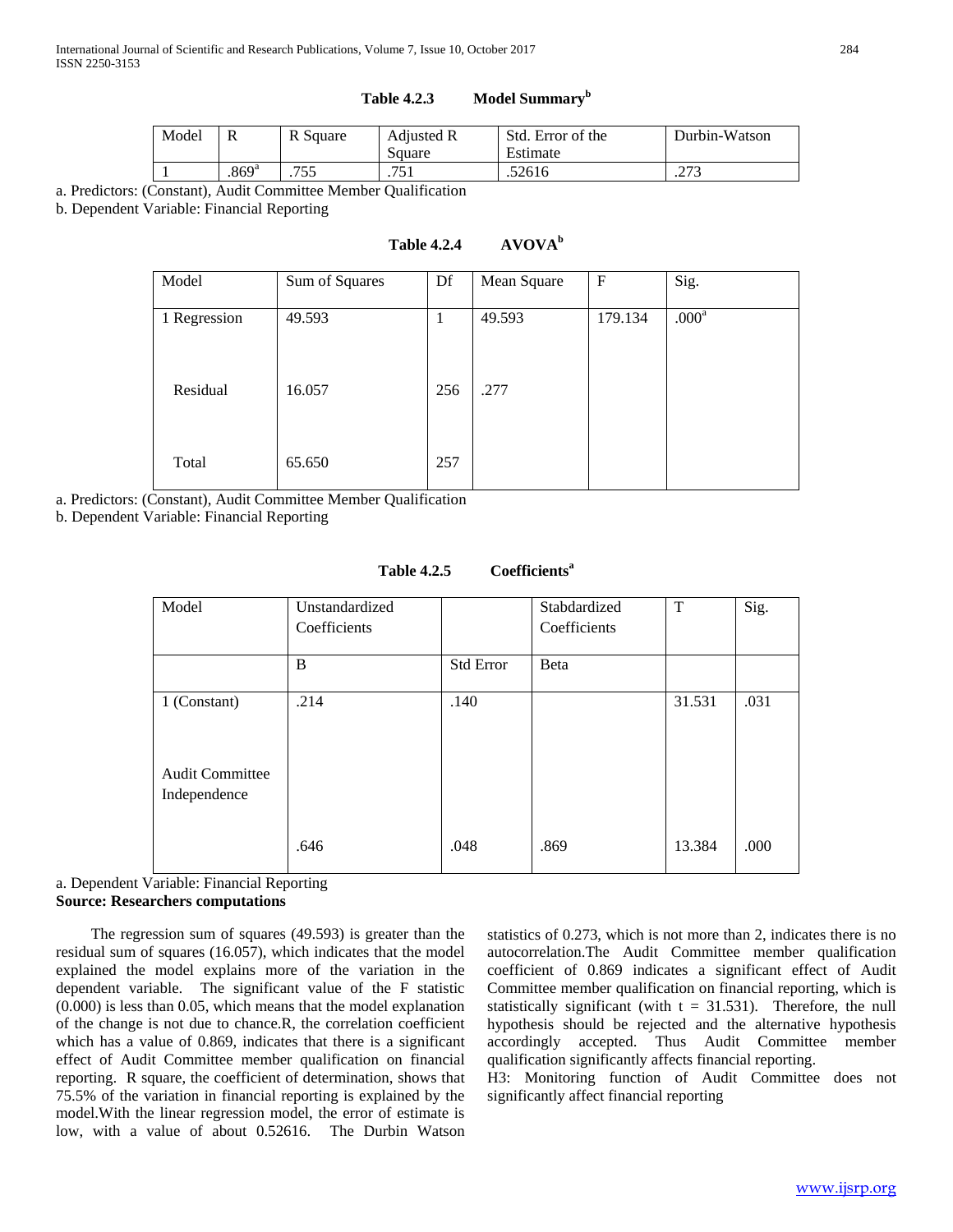|                        | Mean   | <b>Std. Deviation</b> |     |
|------------------------|--------|-----------------------|-----|
| Financial reporting    | 1.6500 | 1.03866               | 258 |
|                        |        |                       |     |
| Monitoring Function of |        |                       |     |
| <b>Audit Committee</b> | 2.4000 | 1.36791               | 258 |

# **Table 4.3.1 Descriptive Statistics**

**Table 4.3.2 Correlations**

|                                         |                                        | Financial | Monitoring             |
|-----------------------------------------|----------------------------------------|-----------|------------------------|
|                                         |                                        | reporting | Function of            |
|                                         |                                        |           | <b>Audit Committee</b> |
| Pearson Correlation Financial reporting |                                        | 1.000     | .864                   |
|                                         |                                        |           |                        |
|                                         | Monitoring Function of Audit Committee |           |                        |
|                                         |                                        | .864      | 1.000                  |
| Sig. (1-tailed)                         | Financial reporting                    |           | .000                   |
|                                         |                                        |           |                        |
|                                         | Monitoring Function of Audit Committee |           |                        |
|                                         |                                        | .000      |                        |
| N                                       | Financial reporting                    | 258       | 258                    |
|                                         |                                        |           |                        |
|                                         | Monitoring Function of Audit Committee |           |                        |
|                                         |                                        | 258       | 258                    |

# **Table 4.3.3 Model Summary<sup>b</sup>**

| Model |                     | R Square | <b>Adjusted R</b> | Std. Error of the | Durbin-Watson |
|-------|---------------------|----------|-------------------|-------------------|---------------|
|       |                     |          | Square            | Estimate          |               |
|       | $.864$ <sup>a</sup> | 746      | .742              | .52801            | .354          |

a. Predictors: (Constant),Monitoring Function of Audit Committee

b. Dependent Variable: Financial Reporting

# **Table 4.3.4 AVOVA<sup>b</sup>**

| Model        | Sum of Squares | Df  | Mean Square | $\mathbf{F}$ | Sig.              |
|--------------|----------------|-----|-------------|--------------|-------------------|
|              | 47.480         |     | 47.480      | 170.301      | .000 <sup>a</sup> |
| 1 Regression |                | 1   |             |              |                   |
|              |                |     |             |              |                   |
| Residual     | 16.170         | 256 | .279        |              |                   |
|              |                |     |             |              |                   |
|              |                |     |             |              |                   |
| Total        | 63.650         | 257 |             |              |                   |
|              |                |     |             |              |                   |

a. Predictors: (Constant), Monitoring Function of Audit Committee

b. Dependent Variable: Financial Reporting

# **Table 4.3.5 Coefficients<sup>a</sup>**

| Model | 'Jnstandardized | Standardized | <u>тт</u> | Sig. |
|-------|-----------------|--------------|-----------|------|
|       | Coefficients    | Coefficients |           |      |
|       |                 |              |           |      |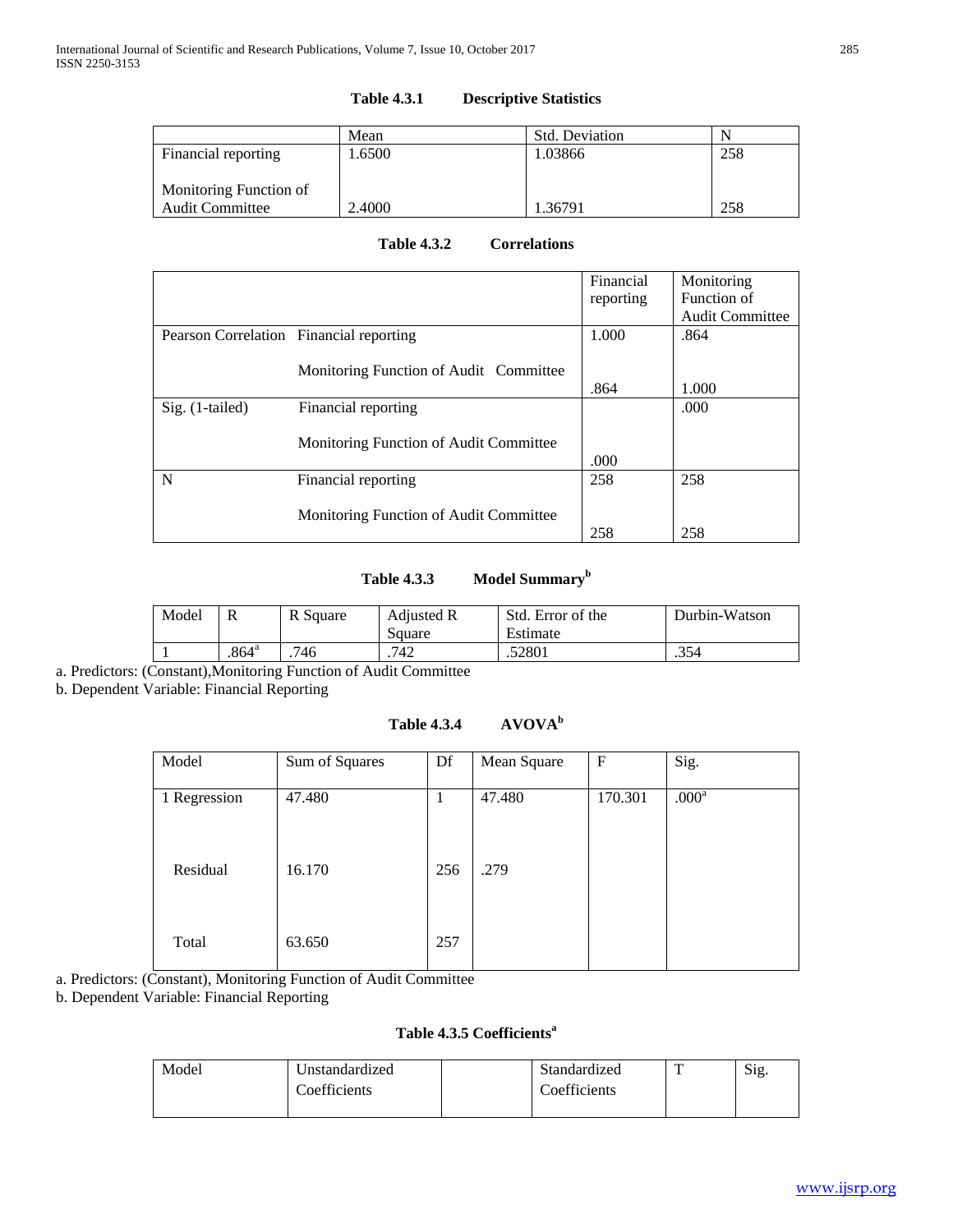|                                              | B    | Std Error | Beta |        |      |
|----------------------------------------------|------|-----------|------|--------|------|
| 1 (Constant)                                 | .076 | .139      |      | 9.549  | .005 |
| Monitoring<br>Function of Audit<br>Committee |      |           |      |        |      |
|                                              | .656 | .050      | .864 | 13.050 | .000 |

a. Dependent Variable: Financial Reporting **Source: Researchers computations**

 The regression sum of squares (47.480) is greater than the residual sum of squares (16.170), which indicates that the model explained more of the variation in the dependent variable. The significance value of the F statistics (0.000) is less than 0.05, which means that the difference as explained by the model is not due to chance.R, the correlation coefficient which has a value of 0.864, indicates that there is a significant effect of monitoring function of Audit Committee on financial reporting. R square, the coefficient of determination, shows that 74.6% of the variation in financial reporting is explained by the model.With the linear regression model, the error of estimate is low, with a value of about 0.52801. The Durbin Watson statistics of 0.354, which is not more than 2, indicates there is no autocorrelation. The monitoring function of Audit Committee coefficient of 0.864, shows a significant effect of oversight function of Audit Committee on financial reporting, which is statistically significant (with  $t = 9.549$ ). Therefore, the null hypothesis should be rejected and the alternative hypothesis accordingly accepted. Thus monitoring function of Audit Committee has significant effects on financial reporting.

# V. DISCUSSION ON FINDINGS

 Audit committee independence is a key factor in enhancing its quality in preventing misstatements in financial reports. One of the duties of the audit committee is to give unbiased reviews of financial statements, and independence of the audit committee can improve the quality of financial reporting. This study found out that audit committee independence has a significant effect on financial reporting. This finding is in line with what was observed in the survey carried out by Appah&Emeh (2013). Their results suggested that audit committee independence is significantly related to timeliness of financial reports. Also, Habbash (2010) found out that lack of independence of the audit committee can severely affect the quality and credibility of financial reporting.

 Audit Committee member qualification is an integral aspect of Audit Committee that should not be ignored even though the law did not state the requirements. Any person qualified to be a member of Audit Committee should possess an in-depth knowledge about the entity primarily information on the financial reporting and disclosure processes. Members should be knowledgeable of the critical accounting principles and policies adopted by management. Therefore, the study found out that Audit Committee member qualification significantly affects financial reporting. This finding is in line with the research carried out by Okpala (2012). According to him, financial literacy of all members and adequate understanding of the industry in which the company operates are necessary for the proper discharge of duties. The author suggested that at least one member should have financial expertise and professional qualification of recognised professional accounting bodies.

 The monitoring function of Audit Committee has a significant effect on financial reporting as shown in the result above. Audit Committee monitoring service encompasses monitoring the internal control system and procedure of the company and overseeing regulatory compliance of financial reporting standards among others. They also monitor and assess the role of and effectiveness of the internal audit function in the overall context of company's risk management system. It shows, from the result shown above, that the Audit Committee of the companies under study is active in their monitoring function responsibility.

# Conclusion and Recommendations

 Given the findings stated above, the study has demonstrated that there is a significant effect of Audit Committee quality on financial reporting of companies in Nigeria. It has established the need for regulatory authorities' to capture the qualifications of members of the Audit committed in the law regulating operations of entities in Nigeria. Therefore, by the empirical result, this research concludes that Audit Committee quality has a significant effect on financial reporting and makes the following recommendations:

 Management should endeavour to steer clear from the functions and responsibilities of the Audit Committee in order not to influence them to be biased in the financial reporting process of the company.Therefore, to perform effectively and efficiently, Audit Committees must be independent of management as this will allow both internal and external auditors to remain free of undue influence and interference from corporate executives.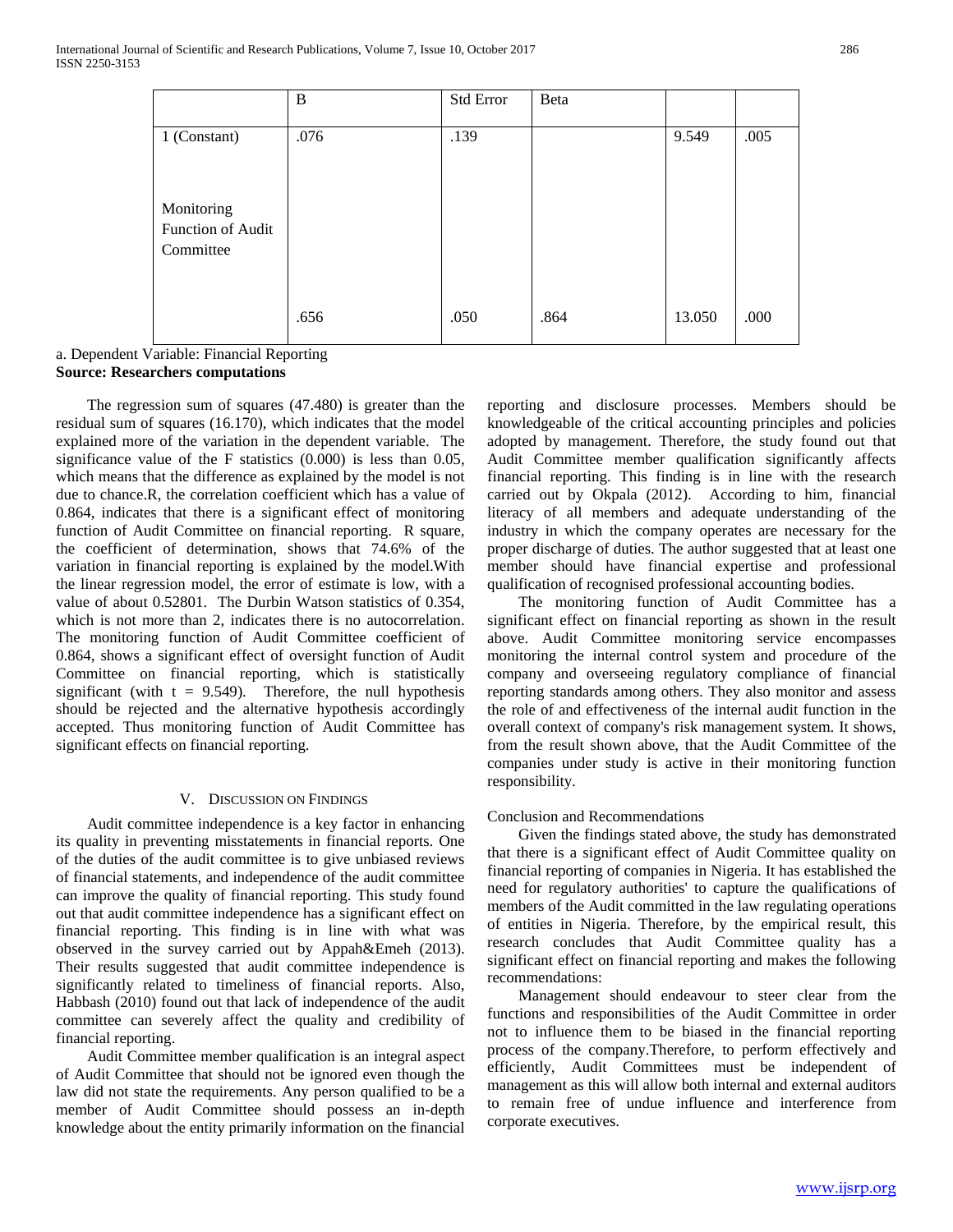The regulatory authorities and policymakers should still amend the Companies and Allied Matters Act, 2004 to incorporate the qualification required of an Audit Committee member, the degree of financial literacy must be expressly specified. At least one or two members of the Audit Committee should have an accounting knowledge for the proper understanding of financial reporting and improved compliance with regulatory requirements.

 Companies should engage the services of a financial consultant to train members of Audit Committee on areas where in-depth knowledge is required especially on the application of new accounting standards which will aid financial reporting process of the company.

 Audit Committee of a company should segment the monitoring process by identifying areas that are vulnerable to manipulation and allow reasonable time to such areas. Intensive review and critical analysis should be carried out in such areas.Therefore, as part of the on-going monitoring process, the Audit Committee should also consider the management representation (or its equivalent) and monitor management's responsiveness to the external auditor's findings and recommendations.

#### **REFERENCES**

- [1] Abbot, L.J. Parker, S. & Peters, E.Audit Committee Characteristics and Restatement, Auditing: A Journal of Practice and Theory, 2004, 23(1): pp.  $69 - 57.$
- [2] Adewale, O. Oceanic bank international plc. Restatement of full year 2008 results, reports full *year 2009 and first quarter 2010 results.* Available at www.oceanicbank.com, (Retrieved from in 24<sup>th</sup> May, 2010).
- [3] Appah, E. &Emeh, Y.Audit Committee and Timeliness of Financial Reports: Empirical *Evidence from Nigeria.*Journal of Economics and Sustainable Development, 2013. 4(20): pp. 14 – 25.
- [4] Atu, O.G., Atu, O. O. K., Atu, O. V., &Abusomwan, R. E. *The Role of Audit Committee inEnhancing Financial Reporting in Nigeria*, IOSR Journal of Business and Finance, 2017, 13(1), pp. 27 – 34.
- Ayinde I. Audit Committee: History and Evolution, Presented at a National Seminar on*enhancing Audit Committee Effectiveness,*2002. Proceeding 2002.ICAN National Seminar in Lagos.
- [6] Bahreini, M. The Importance of Audit Committee in Board Structure in Malaysia, ScientificResearch Journal, 2013, 1(IV): p. 71 - 75
- [7] Beasley, M.S., Carcello, J.V., Hermanson, D.R. & Neal, T.L.*The Audit Committee Oversight Process,*Contemporary Accounting Research, 2000.26(1): pp. 65 – 122.
- [8] Blue Ribbon Committee (BRC).Report & Recommendations of the Blue Ribbon Commission on Improving the Effectiveness of Corporate Audit Committee, Stanford, 1999.
- [9] Cadbury Committee. Report of the Committee on the Financial Aspects of Corporate Governance: A code of Best Practice, 1992. London.
- [10] Chen, J., Duh, R. & Shiue F.N. (2008).The Effect of Audit Committee on Earnings Returns Association: Evidence from Foreign Registrants in United States, Corporate Governance, An Internal Review,*2008,* 16(1), pp.32 – 40.
- [11] Cohen, J., G. Krishnamoorthy, & A. M. Wright.*Form Versus Substance: The Implications for* Auditing Practice and Research of Alternative Perspectives on Corporate Governance, Working Paper, 2007, Boston College.
- [12] Dey, A. (2008).Corporate Governance and Agency Conflicts, Journal of Accounting Research, 2008, 46(5), pp.1143 – 1151.
- [13] Dezoort, F.N., Hermanson, D.R. Archambeault, D.S& Reed, S.A. (2002). *Audit Committee* Effectiveness: A Synthesis of the Empirical Audit Committee Literature,Journal of Accounting*Literature,*2002, 20(2), pp.31 – 47.
- [14] Donaldson, T. & Preston, L.E. (1995).The Stakeholder Theory of the Corporation: Concepts,*Evidence and Implications*, Academy of Management Review, 1995, 20(1), pp. 65- 91.
- [15] Enofe, A. O., Aronmwan, E. J. &Abadua, H. S. (2013).*Audit committee report in corporate* financial statements: Users perception in Nigeria.European Journal of Accounting and Finance Research*,2013,*1(1), pp.16 – 28.
- [16] Federal Government of Nigeria (2004).Companies and Allied Matters Act, 2004Gendron, Y. and Bedard, J. & Gosselin, M. (2004).*Getting Inside the Blackbox: A Field Study of*Practices in Effective Audit Committee, Auditing: Journal of Practice and Theory, 2004, 23(1),pp.153-171.
- [17] Hillman, A.J., Keim, G.D. & Luce R.L. Board Composition and Stakeholders Performance: *Do Shareholder Directors make difference?*Business Society, 2001, 40(3), pp. 295 – 314.
- [18] Ilaboya, O.J. "*Advanced Financial Accounting"*, Benin City, Mindex Publishers, 2005Krejcie, R. V. and Morgan, D. W. (1970). Determining Sample Size for Research Activities.Educational and Psychological Measurement, 1970, 30, pp. 607 – 610.
- [19] Johnson, J.L., Daily, C.M. &Ellstrand, E.E.*Board of Directors. A Review and ResearchAgenda,* Journal of Management,1996, 22, 4pp. 09 – 438.
- [20] Jones, T.M. & Wicks, A.C. *Convergent Stakeholders Theory,* Academy of ManagementReview, 1999, 24, pp. 206 – 221.
- [21] Kenneth .E. O.Audit Committee and Integrity of Financial Statements: A Preventive Mechanism*for Corporate Failure.*Australian Journal of Business and Management Research, 2012, (2) 8.
- [22] KPMG.*The role of audit committee.*Audit committee institute, 2014, Russia. Madawaki, A. &Amran, N. A. Audit committee: How they affect financial reporting in Nigerian *Companies.*Journal of modern Accounting and Auditing, 2013. 9(8): pp. 1070 – 1080.
- [23] Mohiuddin, M. &Karbbari, Y.Audit Committee Effectiveness: A critical literature review,AIUB Journal of Business and Economics, 2010*,* 9(1).
- [24] Nashwa, G. Audit committees: The Solution to quality financial reporting. The CPA Journal, 2003, 4(2), pp. 23 – 42.
- [25] Nnadi G.A. (1999). *Making Audit Committee Effective*, ICAN News, October/November,1999,pp. 6 – 9.
- [26] Okoye, E. & Cletus, A. Enhancing the effectiveness of audit committee in Nigerian *manufacturing companies.*Journal of Policy and Development Studies, 2010,4(2), pp.117 – 127.
- [27] Okpala, K. E. Audit Committee and Integrity of Financial Statement: Preventive Mechanism for Corporate Failure.Australian Journal of Business Management Research,2012, 2(8), pp. 32 – 40.
- [28] Owolabi, A. &Ogbechia, C. Audit committee reports and corporate governance in Nigeria.International Journal Critical Accounting, 2010,.2(1), pp. 64 – 78*.*
- [29] Person, O.S. The relation between the new corporate governance rules and the likelihood of *financial statement fraud.*Reviews of Accounting and Finance, 2005, 4(2), pp. 125 – 148.
- [30] Phuangthip, A. &Phapruke, U. Audit committee effectiveness and firm credibility: An empirical investigation of their- listed firms.International Journal of Business Research,2010, 10(2).
- [31] Price Waterhouse Management Consultants Ltd. *Corporate Governance in Thailand: A price*Waterhouse Study Commissioned by the Stock Exchange of Thailand,1997, Thailand.
- [32] Rezaee, Z. & Farmer, L. E.The Changing Role of the Audit Committee,Internal Auditing, 1994, 10(4), pp. 10-20.
- [33] SARBANES OXLEY ACT 2002 available at [http://www.sec.gov/about/laws/soa 2002.pdf](http://www.sec.gov/about/laws/soa%202002.pdf) (Retrieved 23 September, 2017)
- [34] Securities and Exchange Commission.*Nigerian Code of Corporate Governance*, 2003 Retrieved from  $\frac{1}{2}$  from  $\frac{1}{2}$ [http://sec.gov.ng/files/CCGFORPUBLICCOMPA](http://sec.gov.ng/files/CCGFORPUBLICCOMPANIES) [NIES.](http://sec.gov.ng/files/CCGFORPUBLICCOMPANIES)
- [35] Smith, R. Sir. Audit, Committees Combined Code Guidance: A Report and Proposed Guidance *by an FRC Appointed Group*, Financial Reporting Council, 2003, London.
- [36] Song, J. &Windram, B.The Effectiveness of Audit Committee: Experience from UK, Working *Pape*r.12th Asian-Pacific Conference on International Accounting Issues. Beijing. China, 2000, 21-24, October.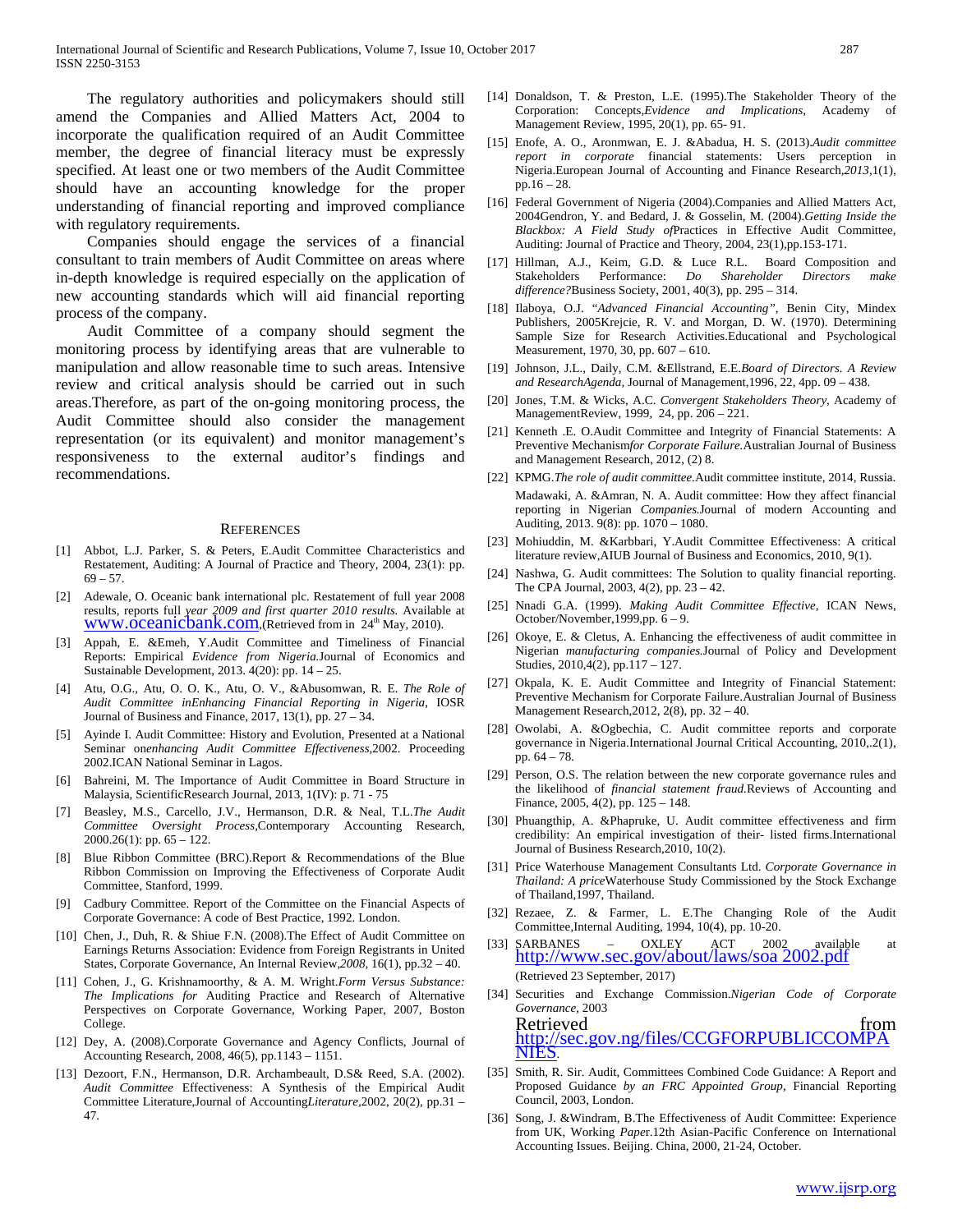- [37] Spira, L. F. Audit Committee Performing Corporate Governance, Kluwer Academic Publishers, Boston, 2002, MA.
- [38] Treadway Commission.Report of the national commission on fraudulent financial reporting.American Institute of Certified Public Accountants.New York, 1987.
- [39] Turley, S. & Zaman, M.Audit Committee Effectiveness: Informal Process and Behavioral *Effects,* Accounting, Auditing & Accountability Journal,2007, 20(5),pp. 765-788.
- [40] Wang, J.& Dudley, D. H. Board of Directors and Stakeholders Orientation,Journal of Business Ethics, 1992, 11(2), pp. 115 – 123.
- [41] Walker, R. G. *Gaps in Guidelines on Audit Committees,* Abacus, 2004, 40(2), pp. 157 – 192.
- [42] Watts, R. L. & Zimmerman, J. L. *Positive Accounting Theory:* Prentice Hall Inc. 1995
- [43] Habbash, M. (2010)."The effectiveness of corporate governance and external auditing on constraining earnings management practices in the UK", Ph.D. thesis, Durham University[.http://ethesis.dur.ac.uk/448](http://ethesis.dur.ac.uk/448)

# **First Author** – Oji, Oliver holds M.Sc and B.Sc in Accountancy. He is an Accountant with the Federal High Court, Binin Division, Edo State, Nigeria and also a PhD student of the Department of Accountancy, University of Nigeria, Enugu Campus. Email: oliveroji333@gmail.com **Second Author** – Ofoegbu, Grace N. is a Senior Lecturer in the Department of Accountancy, University of Nigeria, Enugu Campus. Her qualifications are: PhD, MBA and B.Sc in

**AUTHORS** 

Accountancy. She is a Chartered Accountant. She is the

correspondence author. Email address is

grace.ofoegbu@unn.edu.ng. Phone number +23480685114590.

#### **Appendix A**

# **Allocation of Sample Size**

| <b>COMPANIES</b>           | <b>POPULATION</b> | <b>SAMPLE SIZE</b> |
|----------------------------|-------------------|--------------------|
| First Bank Nigeria Plc     | 80                | 50                 |
| Total Nigeria Plc          | 69                | 43                 |
| John Holt Plc              | 24                | 15                 |
| First Aluminum Nigeria Plc | 12                |                    |
| Flour Mills Nigeria Plc    | 48                | 30                 |
| <b>TOTAL</b>               | 233               | 145                |

# **Appendix 2**

# **Sample Size Determination**

The Krejcie and Morgan (1970) formular used in determining the total sample size is given below:

 $S =$  $X^2NP(1-P)$ 

 $ME<sup>2</sup>(N-T) + X<sup>2</sup>P(1-P)$ 

Where,  $S =$  Sample size.

 $X^2 =$ Chi – Square for the specific confidence level at 1 degree of freedom.

- $N =$  Population Size.
- $P =$  Population proportion (assumed to be 0.50).

 $ME = Margin of Error (assumed to be 0.05)$ 

#### **Appendix 3.**

#### **QUESTIONNAIRE**

- 1. To what extent does audit committee independence affect timely production of financial report in your company?
	- (a) Very High Extent  $\Box$  (b) High Extent  $\Box$  (c) Indifferent

(d) Low Extent  $\Box$  (e) Very Low Extent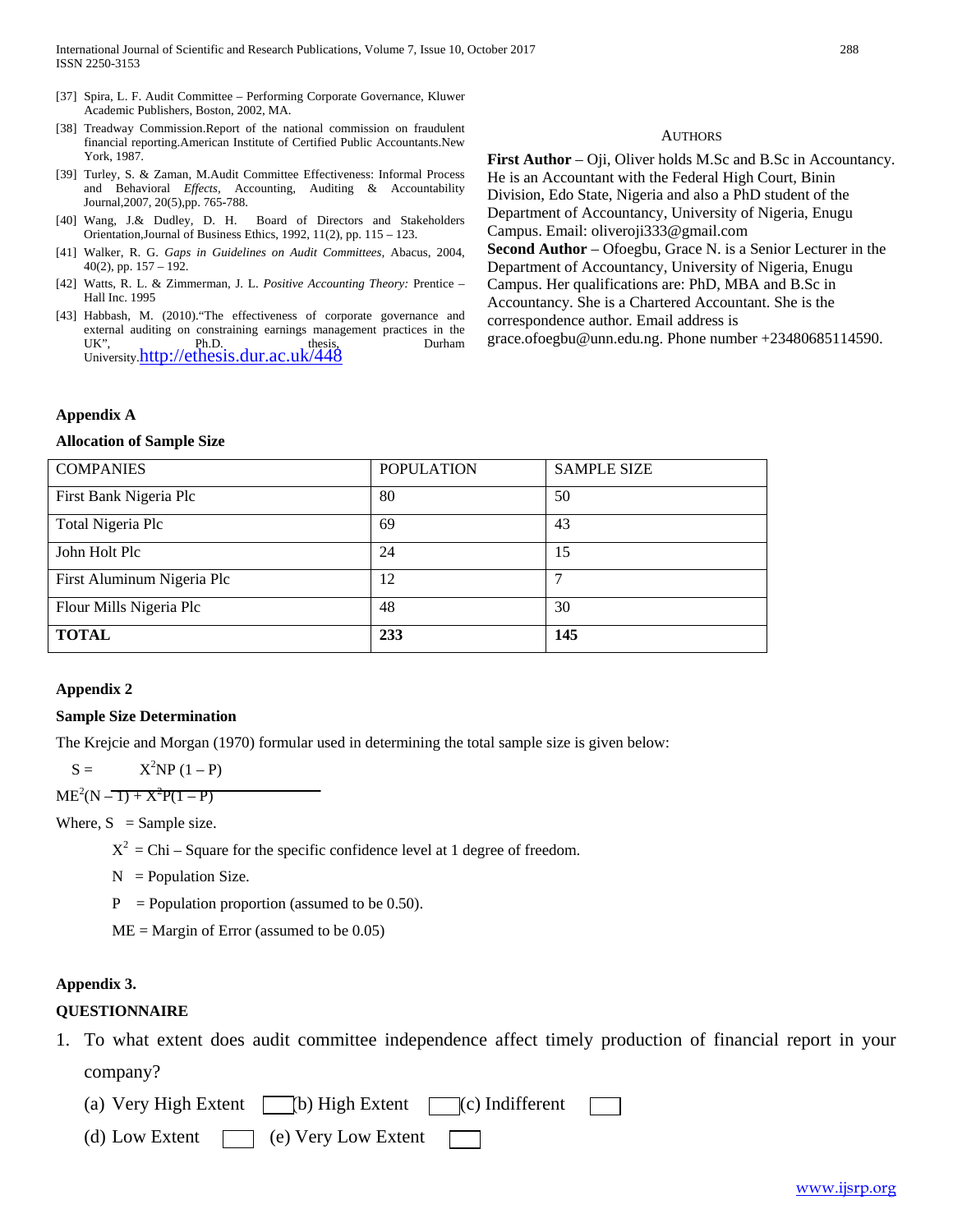International Journal of Scientific and Research Publications, Volume 7, Issue 8, August 2017 289 ISSN 2250-3153

|  |  | 2. To what extent does audit committee independence ensure consistency of financial report in your company? |  |  |  |
|--|--|-------------------------------------------------------------------------------------------------------------|--|--|--|
|--|--|-------------------------------------------------------------------------------------------------------------|--|--|--|

|    | $\vert$ (b) High Extent $\vert$<br>(a) Very High Extent<br>(c) Indifferent                                    |
|----|---------------------------------------------------------------------------------------------------------------|
|    | $\Box$ (e) Very Low Extent<br>(e) Low Extent                                                                  |
| 3. | Audit committee independence ensures that financial reports are comparable in your company                    |
|    | $\Box$ (b) Agree [<br>$\Box$ (c) Undecided<br>(a) Strongly Agree                                              |
|    | (e) Strongly Disagree<br>(d) Disagree                                                                         |
| 4. | To what extent does audit committee independence influence presentation of financial report?                  |
|    | (a) Very High Extent<br>$\Box$ (b) High Extent<br>(c) Indifferent                                             |
|    | (d) Low Extent<br>(e) Very Low Extent                                                                         |
| 5. | Audit committee monitoring function improves consistency of financial reporting in your company               |
|    | (a) Strongly Agree<br>(b) Agree<br>(c) Undecided                                                              |
|    | (e) Strongly Disagree<br>(b) Disagree                                                                         |
| 6. | To what extent does audit committee monitoring function enhance timely production of financial report in      |
|    | your company?                                                                                                 |
|    | (a) Very High Extent $\Box$<br>(b) High Extent $\Box$<br>(c) Indifferent                                      |
|    | $\boxed{\phantom{0}}$ (e) Very Low Extent<br>(b) Low Extent                                                   |
| 7. | Audit committee monitoring function boosts presentation of financial reporting in your company.               |
|    | (a) Strongly Agree<br>$\Box$ (b) Agree<br>$\Box$ (c) Undecided                                                |
|    | (e) Strongly Disagree<br>(c) Disagree<br><b>The Common</b>                                                    |
| 8. | To what extent does audit committee monitoring function ensures comparability of financial reports of your    |
|    | company?                                                                                                      |
|    | (a) Very High Extent $\Box$ (b) High Extent<br>$\Box$ (c) Indifferent                                         |
|    | (d) Low Extent $\Box$ (e) Very Low Extent                                                                     |
|    | 9. Audit committee members' qualification positively affects their functions and financial statement          |
|    | presentation in your company                                                                                  |
|    | (a) Strongly Agree $\Box$ (b) Agree $\Box$ (c) Undecided                                                      |
|    | (e) Disagree (e) Strongly Disagree                                                                            |
|    | 10. To what extent does audit committee members' qualification enhance timely production of financial report  |
|    | in your company?                                                                                              |
|    | (a) Very High Extent $\Box$ (b) High Extent $\Box$ (c) Indifferent                                            |
|    | (d) Low Extent $\Box$ (e) Very Low Extent                                                                     |
|    | 11. Audit committee members' qualification positively enhances their functions and consistency in application |